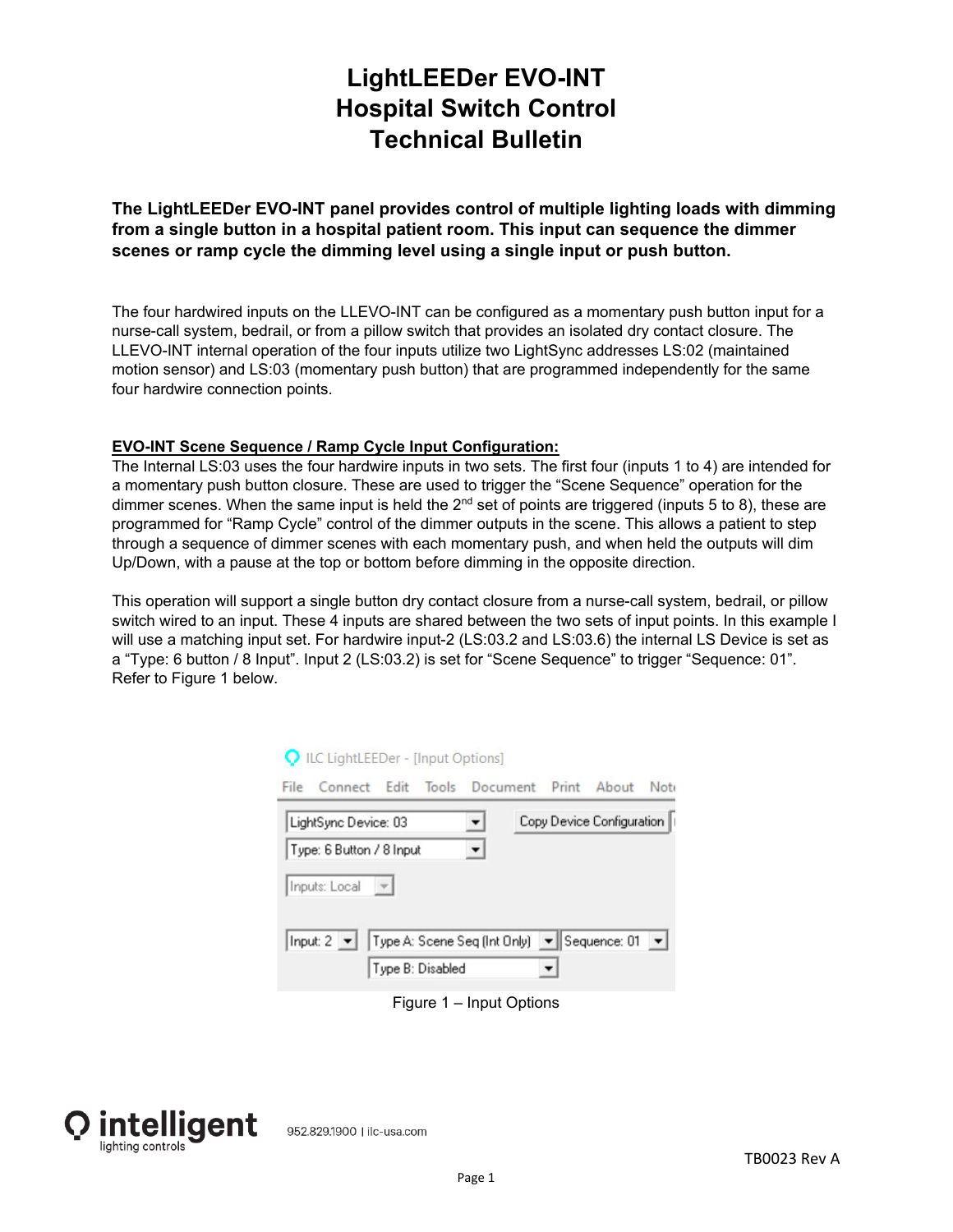#### **Setting Up the Scene Sequence control:**

- 1. Map the scenes to the dimmer outputs to be controlled using "Dimmer Scene Mapping" under "Dimmer Outputs". Refer to Figure 2.
- 2. Repeat this for each scene used in the sequence.
- 3. Set the dimmer levels per output for each scene using "Dimmer Scenes" under "Tools". Refer to Figure 3.
- 4. Repeat this for each scene and then click "Send Scenes To LightLEEDer / EVO".
- 5. Create the scene sequence, using "Scene Sequences (EVO-INT)" under "Other Devices" then "Dimmer Outputs". Refer to Figure 4.

| Connect Edit<br>Tools             | Document Print A                        |      | ILC LightLEEDer - [Dimmer Scenes] |      |                 |                                |             |    |
|-----------------------------------|-----------------------------------------|------|-----------------------------------|------|-----------------|--------------------------------|-------------|----|
| Scene: $01 - $                    |                                         | File | Connect                           | Edit |                 | Tools Document Print About Not |             |    |
|                                   |                                         |      |                                   |      | Scene: $01 - 7$ |                                |             |    |
| $\triangledown$ D:01.01.1         | D:01.05.1                               |      |                                   |      | Dimmer 01.1     | 50%                            | Dimmer 05.1 | 0% |
| $\n  <$ D:01.01.2                 | X D:01.05.2                             |      |                                   |      | Dimmer 01.2 50% |                                | Dimmer 05.2 | 0% |
| $\n  <$ D:01.01.3                 | $\vert$ D:01.05.3                       |      |                                   |      | Dimmer 01.3     | 50%                            | Dimmer 05.3 | 0% |
| $\n  <$ D:01.01.4                 | × D:01.05.4                             |      |                                   |      | Dimmer 01.4     | 50%                            | Dimmer 05.4 | 0% |
| × D:01.02.1                       | D:01.06.1                               |      |                                   |      | Dimmer 02.1     | 0%                             | Dimmer 06.1 | 0% |
| × D:01.02.2<br>$\times$ D:01.02.3 | $\triangleright$ D:01.06.2<br>D:01.06.3 |      |                                   |      | Dimmer 02.2     | 0%                             | Dimmer 06.2 | 0% |

Figure 2 ‐ Dimmer Scene Mapping Figure 3 – Dimmer Scenes

| ILC LightLEEDer - [Scene Sequences]                                                                                                  |  | $\times$ |
|--------------------------------------------------------------------------------------------------------------------------------------|--|----------|
| Connect Edit Tools Document Print About Notes<br>File                                                                                |  |          |
| Scene Sequences Feature Available On EVO-INT Only.                                                                                   |  |          |
| Step  Seq 01  Seq 02  Seq 03  Seq 04  Seq 05  Seq 06  Seq 07  Seq 08  Seq 09  Seq 10  Seq 11  Seq 11  Seq 13  Seq 14  Seq 15  Seq 16 |  |          |
| 01<br>Scn 04<br>02<br>Scn 02<br>03<br>$Scn$ 03<br>04<br>Scn05<br>05<br>06<br>Loop<br>07<br>08<br>09<br>10<br>11<br>12                |  |          |
| 13<br>14                                                                                                                             |  |          |
| 15<br>$\sqrt{16}$                                                                                                                    |  |          |

### Figure 4 – Scene Sequences